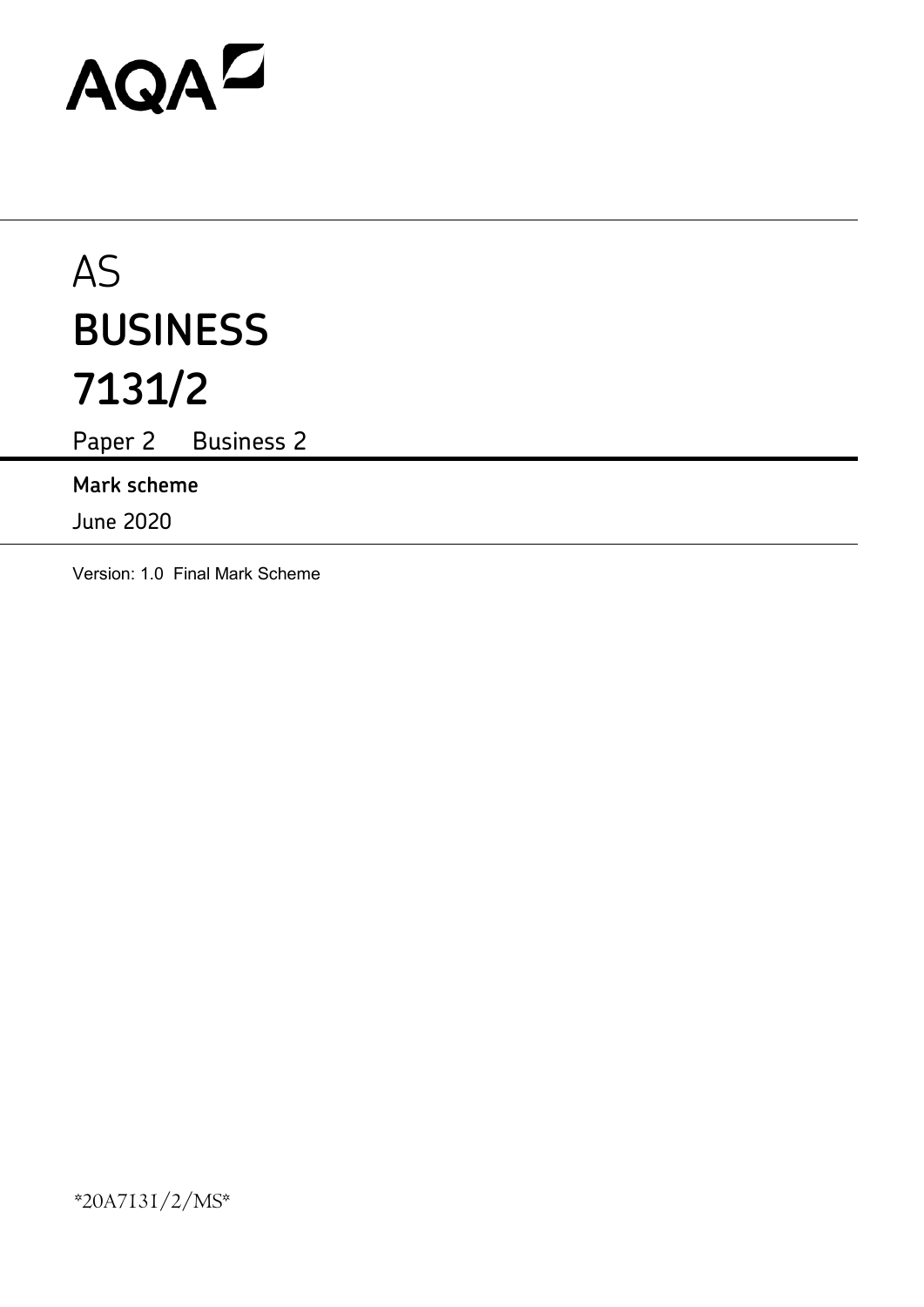Mark schemes are prepared by the Lead Assessment Writer and considered, together with the relevant questions, by a panel of subject teachers. This mark scheme includes any amendments made at the standardisation events which all associates participate in and is the scheme which was used by them in this examination. The standardisation process ensures that the mark scheme covers the students' responses to questions and that every associate understands and applies it in the same correct way. As preparation for standardisation each associate analyses a number of students' scripts. Alternative answers not already covered by the mark scheme are discussed and legislated for. If, after the standardisation process, associates encounter unusual answers which have not been raised they are required to refer these to the Lead Examiner.

It must be stressed that a mark scheme is a working document, in many cases further developed and expanded on the basis of students' reactions to a particular paper. Assumptions about future mark schemes on the basis of one year's document should be avoided; whilst the guiding principles of assessment remain constant, details will change, depending on the content of a particular examination paper.

Further copies of this mark scheme are available from aqa.org.uk.

#### **Copyright information**

AQA retains the copyright on all its publications. However, registered schools/colleges for AQA are permitted to copy material from this booklet for their own internal use, with the following important exception: AQA cannot give permission to schools/colleges to photocopy any material that is acknowledged to a third party even for internal use within the centre.

Copyright © 2020 AQA and its licensors. All rights reserved.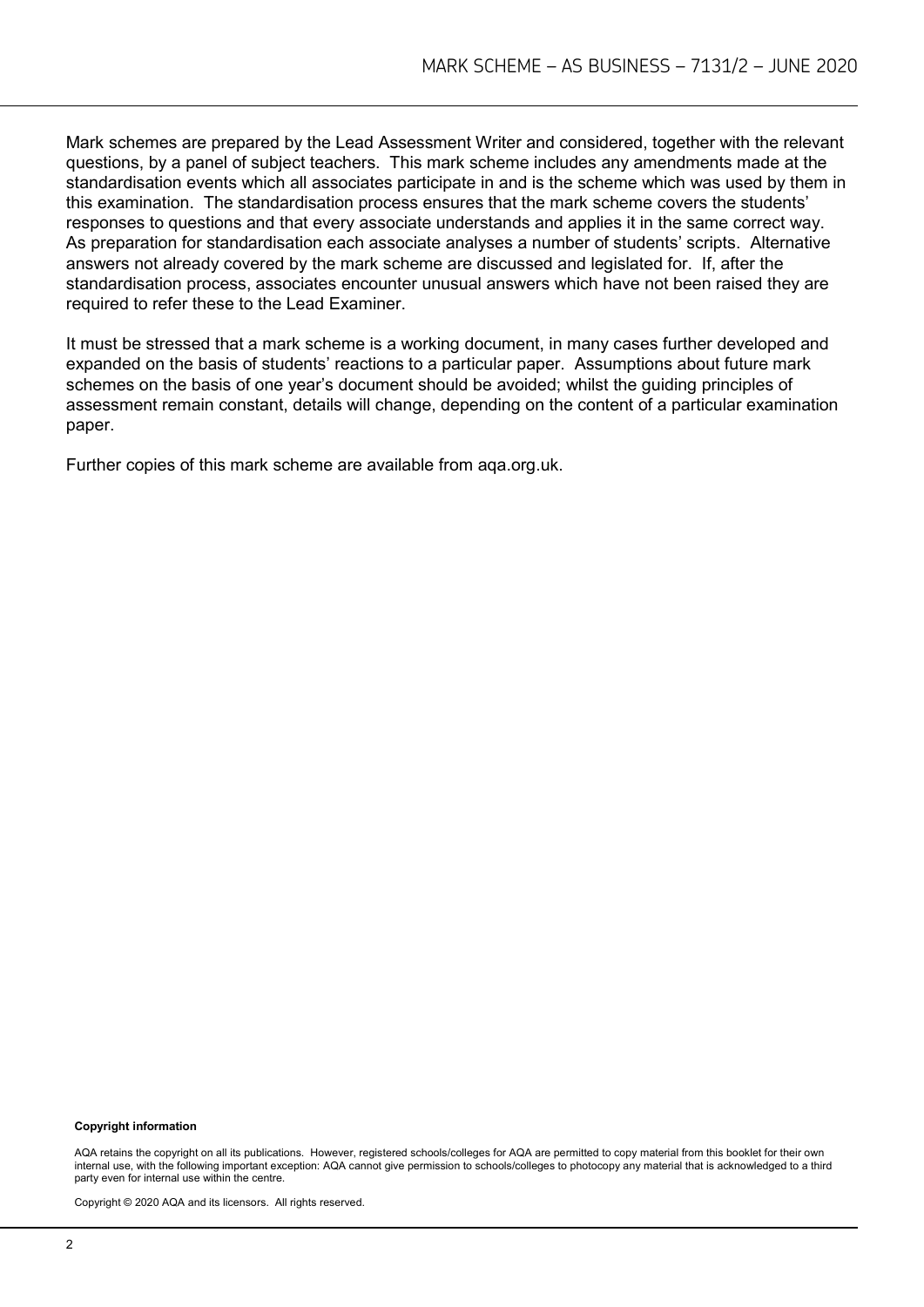# Level of response marking instructions

Level of response mark schemes are broken down into levels, each of which has a descriptor. The descriptor for the level shows the average performance for the level. There are marks in each level.

Before you apply the mark scheme to a student's answer read through the answer and annotate it (as instructed) to show the qualities that are being looked for. You can then apply the mark scheme.

## Step 1 Determine a level

Start at the lowest level of the mark scheme and use it as a ladder to see whether the answer meets the descriptor for that level. The descriptor for the level indicates the different qualities that might be seen in the student's answer for that level. If it meets the lowest level then go to the next one and decide if it meets this level, and so on, until you have a match between the level descriptor and the answer. With practice and familiarity you will find that for better answers you will be able to quickly skip through the lower levels of the mark scheme.

When assigning a level you should look at the overall quality of the answer and not look to pick holes in small and specific parts of the answer where the student has not performed quite as well as the rest. If the answer covers different aspects of different levels of the mark scheme you should use a best fit approach for defining the level and then use the variability of the response to help decide the mark within the level, ie if the response is predominantly level 3 with a small amount of level 4 material it would be placed in level 3 but be awarded a mark near the top of the level because of the level 4 content.

### Step 2 Determine a mark

Once you have assigned a level you need to decide on the mark. The descriptors on how to allocate marks can help with this. The exemplar materials used during standardisation will help. There will be an answer in the standardising materials which will correspond with each level of the mark scheme. This answer will have been awarded a mark by the Lead Examiner. You can compare the student's answer with the example to determine if it is the same standard, better or worse than the example. You can then use this to allocate a mark for the answer based on the Lead Examiner's mark on the example.

You may well need to read back through the answer as you apply the mark scheme to clarify points and assure yourself that the level and the mark are appropriate.

Indicative content in the mark scheme is provided as a guide for examiners. It is not intended to be exhaustive and you must credit other valid points. Students do not have to cover all of the points mentioned in the Indicative content to reach the highest level of the mark scheme.

An answer which contains nothing of relevance to the question must be awarded no marks.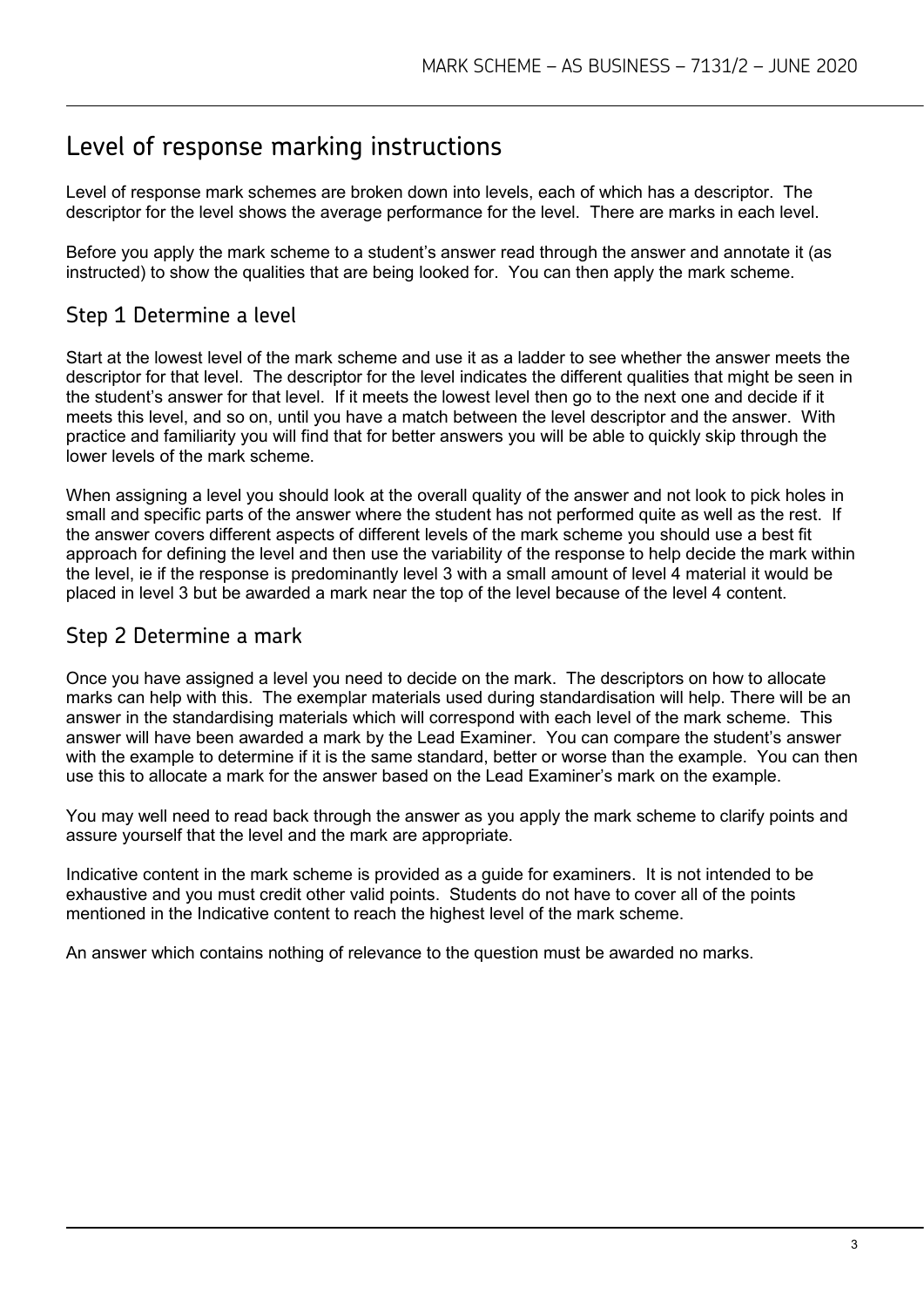#### **Marking guidance**

- Be clear on the focus of the question.
- Read the response as a whole; follow the flow of the argument as a whole.
- Remember that the indicative content provides possible lines of argument but there may be others that are equally valid. Be willing to credit other lines of argument.
- Annotate the script as you read in accordance with the instructions given at standardisation.
- Consider what it all adds up to, eg is this a good response? A reasonable one? A limited one? Refer back to the standardisation scripts and guidance to help you benchmark.
- Remember that you are marking to the standard agreed at standardisation. Be careful of the standard you are marking at drifting when you have a big centre; refer back to standardisation scripts.
- Summarise your findings briefly at the end of the response. This will help you decide on the overall level and is helpful for others to understand the mark given, eg for an extended response 'well-argued but does not focus fully on the issue of 'long term' feels as if it might be a good rather than an excellent response'. Make sure the comments fit with the level awarded: for example, 'unbalanced and not comparing with alternative solutions' does not sound as if it is 'good'.
- Next to your comment put the level awarded, eg L4.
- If in doubt about an approach contact your Team Leader, do not make up your own rules because we must have a standardised approach across all marking.
- Be positive in your marking. Look to reward what is there.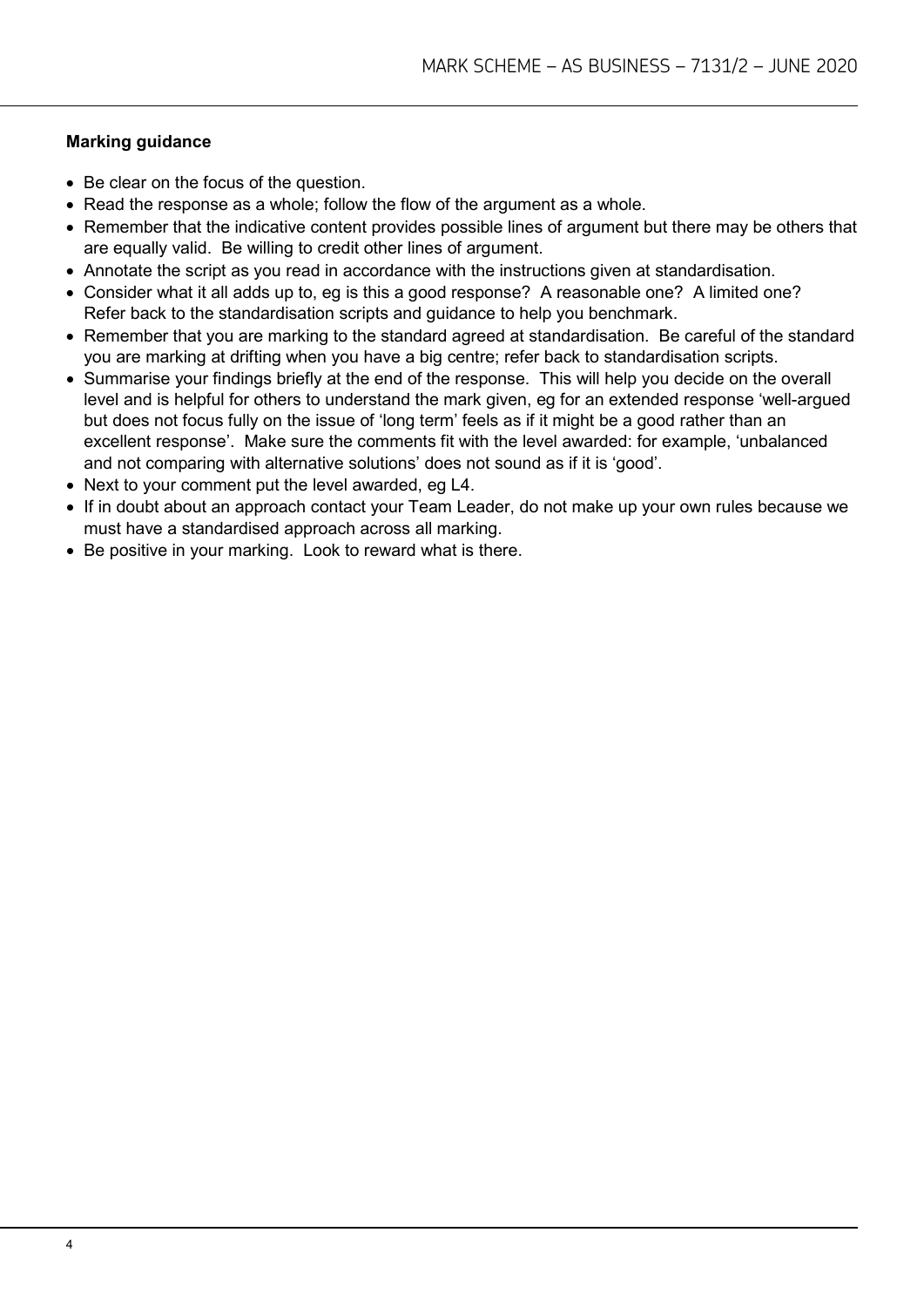|--|

**0 1** Using the data in **Figure 1**, calculate the average weekly capacity utilisation in 2019.  **[3 marks]**

#### **Marks for this question: AO1 = 1, AO2 = 1, AO4 = 1**

**3 marks** for correct answer of 68%.

**2 marks** for answer 68, but no percentage sign.

**2 marks** correctly selects and uses figures, but an arithmetical error.

**1 mark** if capacity utilisation is correctly defined but no valid calculations.

#### **Figure 1: Average cinema attendances at Parkside Theatre 2019**

|                     | Mon | T <sub>u</sub> e | Wed    | Thu | Fri | Sat | Sun | <b>Weekly</b><br>total |
|---------------------|-----|------------------|--------|-----|-----|-----|-----|------------------------|
| Attendance          | 220 | 175              | $\sim$ | 223 | 354 | 629 | 575 | 2176                   |
| Maximum<br>capacity | 400 | 400              | ۰      | 400 | 400 | 800 | 800 | 3200                   |

#### **Note: the cinema is closed on Wednesday and has two shows on Saturday and Sunday.**

Capacity Utilisation =  $(actual/maximum) \times 100$ 

 $= (2176/3200) \times 100$ 

 $= 0.68 \times 100$ 

= **68%**

Other methods to get to the correct answer are acceptable.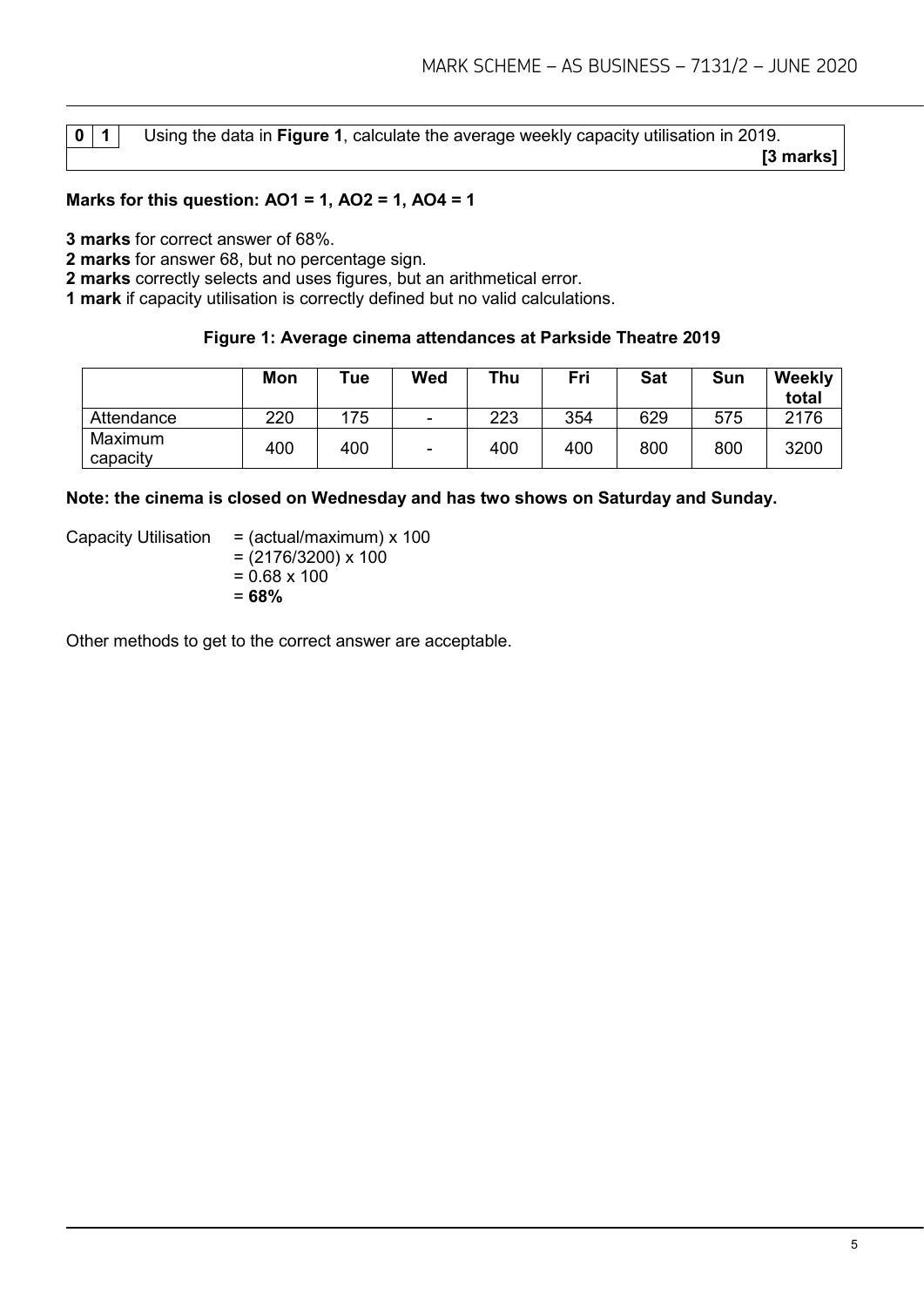**0** | **2** | The income elasticity of demand for Parkside Theatre cinema tickets is +1.5.

Explain why this information is important for Parkside Theatre.

 **[4 marks]**

#### **Marks for this question: AO1 = 2, AO2 = 2**

|   | Level   The candidate will typically                                                                                   | Marks |
|---|------------------------------------------------------------------------------------------------------------------------|-------|
| 3 | Provide a response that is well explained using knowledge and understanding<br>and is applied to the context.          | 3–4   |
|   | Provide a reasonable explanation using knowledge and understanding and with<br>some application to the context.        |       |
|   | Demonstrate some knowledge and understanding but the explanation is limited<br>and lacking application to the context. |       |

#### **The demands of the question are**

Understanding of income elasticity of demand to interpret the meaning of the value stated and explain its importance in the context of the case.

- income elasticity is the responsiveness of demand to a change in income levels, defining this or stating formulae would show understanding
- the value of +1.5 means that cinemas will see demand rise at a faster rate than income changes using the figure correctly is some context
- in the case it is stated that incomes have risen faster than average locally and are expected to continue this trend - explaining that this would have a very positive influence on demand. Incomes locally rose by 2.3% so demand expected to rise by 1.5 times as much. This indicates product is a luxury good. Focusing on importance of some of this context is likely to be seen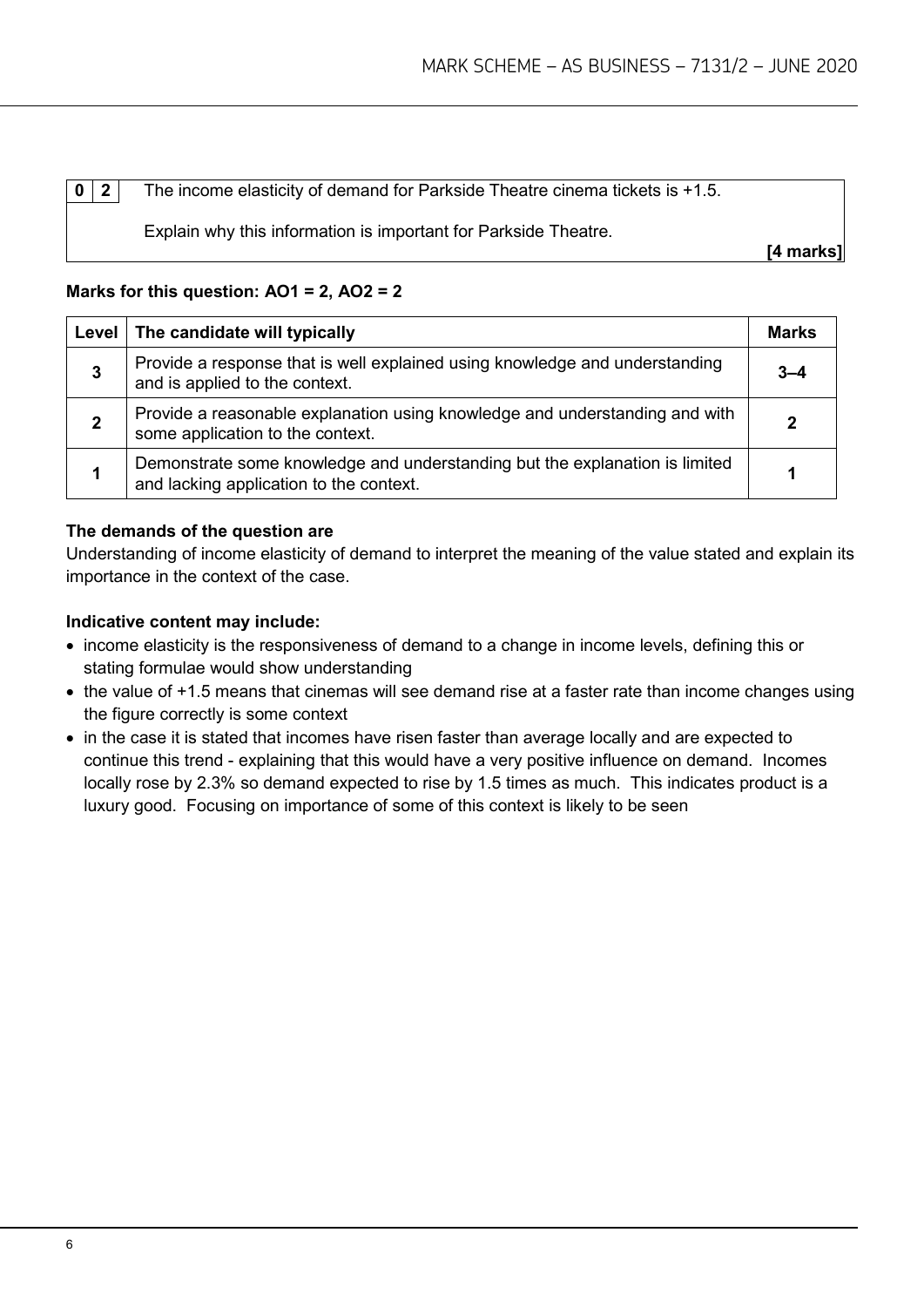| $0 \mid 3 \mid$ | <b>Explain one ethical issue that the managers needed to consider when starting 'Our Place'.</b> |  |
|-----------------|--------------------------------------------------------------------------------------------------|--|
|                 | $[3 \text{ marks}]$                                                                              |  |

#### **Marks for this question: AO1 = 1, AO2 = 2**

| Level   The candidate will typically                                                                                   | Marks |
|------------------------------------------------------------------------------------------------------------------------|-------|
| Provide a response that is well explained using knowledge and understanding<br>and is applied to the context.          |       |
| Provide a reasonable explanation using knowledge and understanding and with<br>some application to the context.        |       |
| Demonstrate some knowledge and understanding but the explanation is limited<br>and lacking application to the context. |       |

#### **The demands of the question are**

The ethical aspects of business decisions. The focus needs to be on **one** ethical issue specific to this case.

- Ethics refers to 'right or wrong'
- the 'Our Place' branded meeting rooms are largely staffed by staff on flexible contracts, is this fair and how might this affect management of the business as it is different from other staff
- Parkside Theatre is an iconic historical building development needs to be mindful of this to protect heritage, new project will remove historical features
- the owners/directors are aware of the responsibility of managing such a building, but have to balance this with need for a return on investment.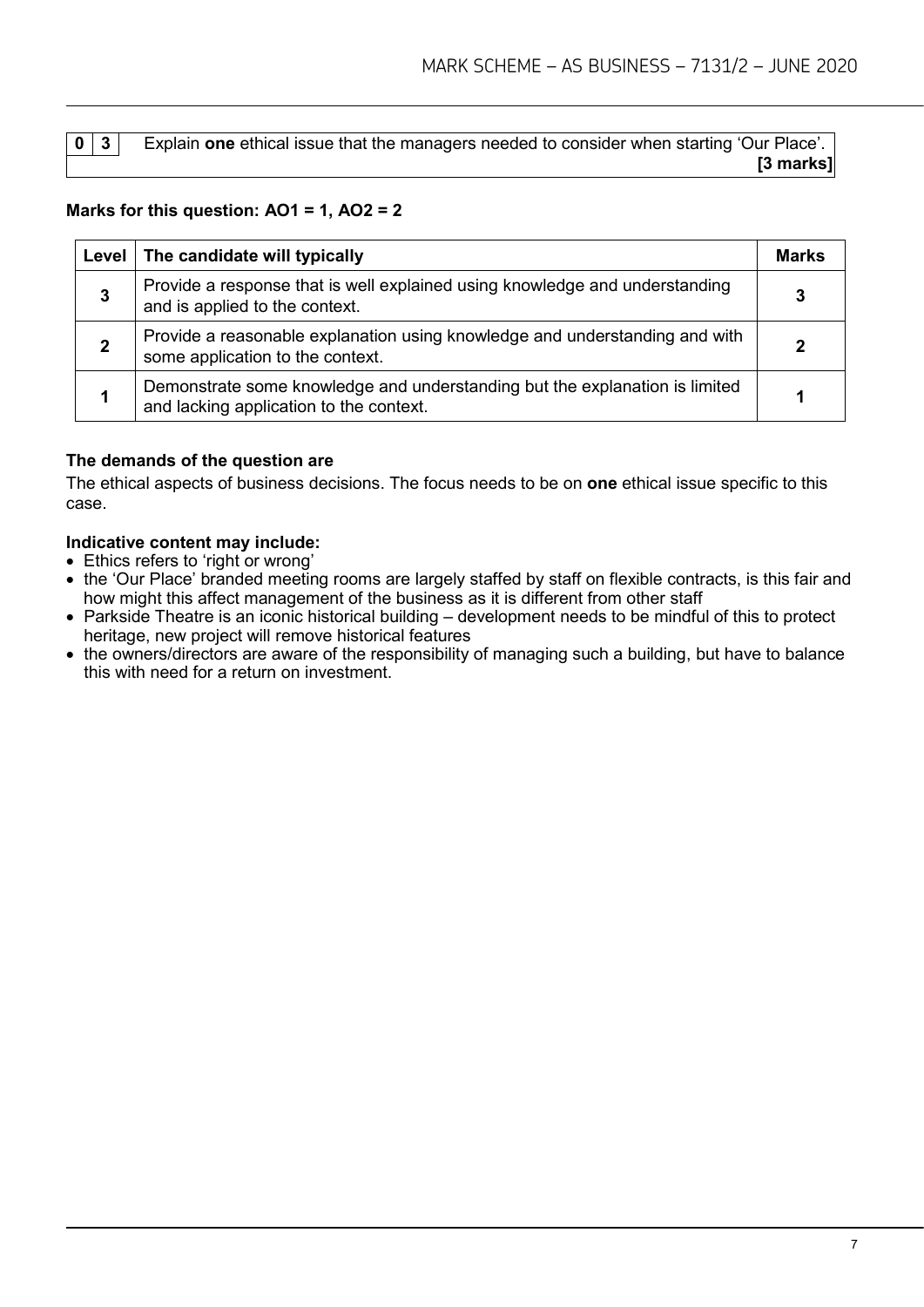**0** | 4 | Parkside Theatre faces fluctuating demand for its cinema.

Analyse why this might make it difficult for Lorna to meet her cash flow objective.

**[9 marks]**

#### **Marks for this question: AO1 = 3, AO2 = 3, AO3 = 3**

| Level          | The candidate will typically demonstrate                                                                                                                                                                                                                                                                                                                                                                | <b>Marks</b> |
|----------------|---------------------------------------------------------------------------------------------------------------------------------------------------------------------------------------------------------------------------------------------------------------------------------------------------------------------------------------------------------------------------------------------------------|--------------|
|                | A good response overall that focuses on many of the demands of<br>the question.<br>Provides an answer to the question set that:                                                                                                                                                                                                                                                                         |              |
| 3              | • demonstrates a depth and range of knowledge and understanding of<br>issues in the question<br>• demonstrates analysis which is well developed and is applied                                                                                                                                                                                                                                          | $7 - 9$      |
|                | effectively to the context.                                                                                                                                                                                                                                                                                                                                                                             |              |
| $\overline{2}$ | A reasonable response overall that focuses on some of the<br>demands of the question.<br>Provides an answer to the question set that:<br>• demonstrates a limited knowledge and understanding of a range of<br>issues in the question or a good knowledge and understanding of<br>relatively few issues in the question<br>• demonstrates analysis which is developed and is applied to the<br>context. | 4–6          |
| 1              | A limited response overall with little focus on the demands of the<br>question.<br>Provides an answer to the question set that:<br>• demonstrates a limited range and depth of knowledge and<br>understanding of issues in the question<br>• demonstrates analysis with little development and with<br>• mainly descriptive application to the context.                                                 | $1 - 3$      |

#### **The demands of the question are**

#### **To analyse the difficulties that fluctuating demand creates for Lorna to meet her cashflow objective**

- daily fluctuations create quiet and busy days impacting on most functional areas inflows will be higher on some days, but many cash outflows will be fixed.
- average capacity utilisation is running at 68% (OFR as using answer to Q1) less than 70% target if met this may help cash flow
- the business is busier at certain times of year than others
- Lorna's objective is to have positive cashflow
- if staff are contracted/salaried, then they will be busy/not busy from day to day, but these cash outflows will remain the same regardless, but these outflows will remain the same regardless
- when seasonal demand is high will there be times where cinema is (over) full, could this lead to potential sales not being made losing potential cash inflows?
- Will managers find it more difficult to budget as demand and cash flow is unpredictable?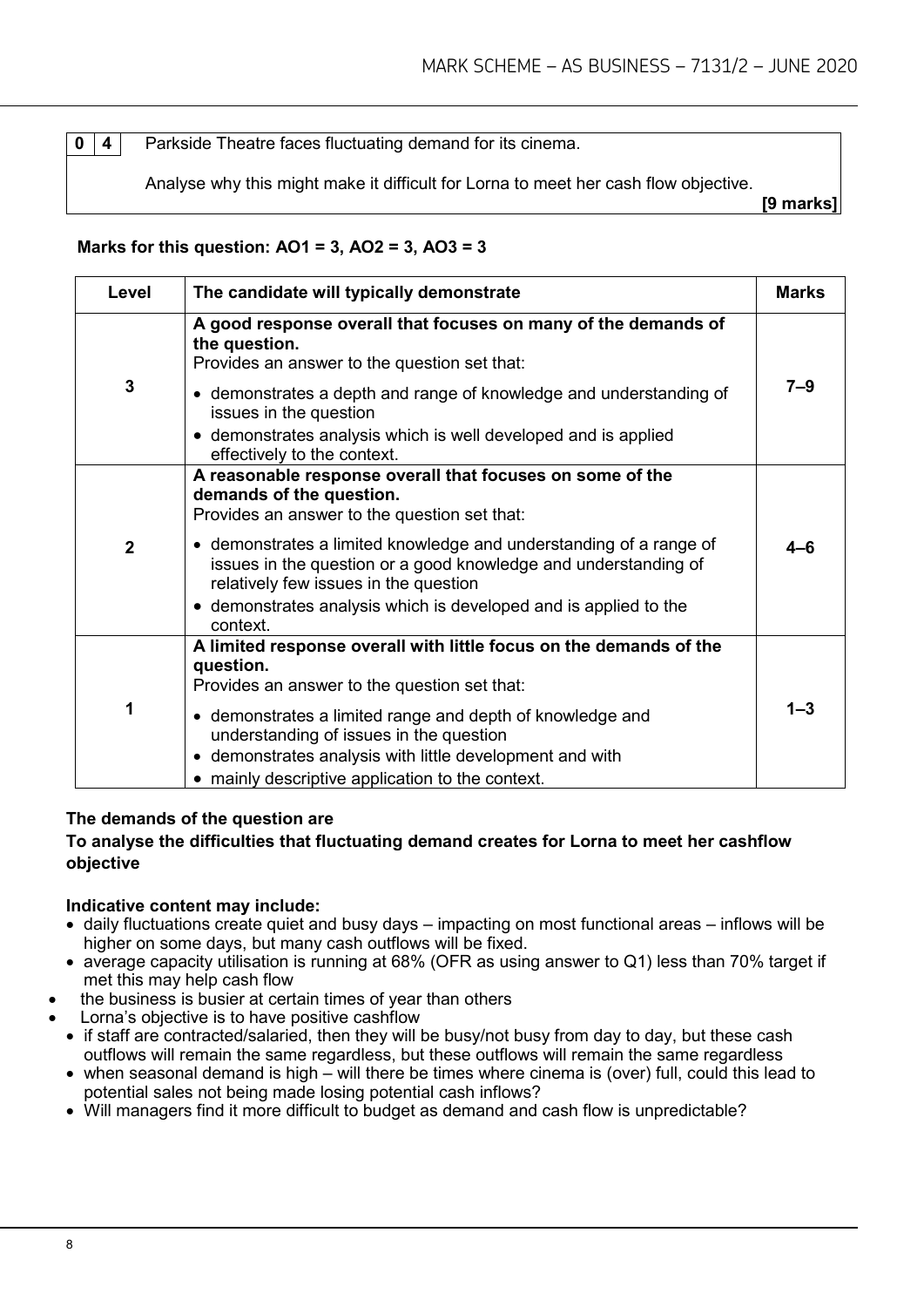**0** | 5 | The board of directors insisted on Lorna using scientific decision making techniques before investing in 'Our Place'.

Analyse why.

**[9 marks]**

#### **Marks for this question: AO1 = 3, AO2 = 3, AO3 = 3**

| Level          | The candidate will typically demonstrate                                                                                                                                                                                                                                                                                                                                                                | <b>Marks</b> |
|----------------|---------------------------------------------------------------------------------------------------------------------------------------------------------------------------------------------------------------------------------------------------------------------------------------------------------------------------------------------------------------------------------------------------------|--------------|
|                | A good response overall that focuses on many of the demands of<br>the question.<br>Provides an answer to the question set that:                                                                                                                                                                                                                                                                         |              |
| 3              | • demonstrates a depth and range of knowledge and understanding of<br>issues in the question                                                                                                                                                                                                                                                                                                            | $7 - 9$      |
|                | • demonstrates analysis which is well developed and is applied<br>effectively to the context.                                                                                                                                                                                                                                                                                                           |              |
| $\overline{2}$ | A reasonable response overall that focuses on some of the<br>demands of the question.<br>Provides an answer to the question set that:<br>• demonstrates a limited knowledge and understanding of a range of<br>issues in the question or a good knowledge and understanding of<br>relatively few issues in the question<br>• demonstrates analysis which is developed and is applied to the<br>context. | $4 - 6$      |
| 1              | A limited response overall with little focus on the demands of the<br>question.<br>Provides an answer to the question set that:<br>• demonstrates a limited range and depth of knowledge and<br>understanding of issues in the question<br>• demonstrates analysis with little development and with<br>• mainly descriptive application to the context.                                                 | $1 - 3$      |

#### **The demands of the question are**

The reasons for using a scientific approach to business decision-making in this context.

- previous projects had 'some' success so some failed, hunch-based (intuition) therefore not always right in past
- basing decision on data may be seen to decrease risk as opposed to hunch/intuition-based
- the directors are being asked for investment/significant investment and would want some reassurance and data may help provide this. The directors are also said to want a return on investment
- this is a new venture different market so data may help to improve understanding of this new market – do Lorna and directors have experience for a hunch/intuition-based decision in this case
- there is strong competition locally in this market increasing the need to get the approach right.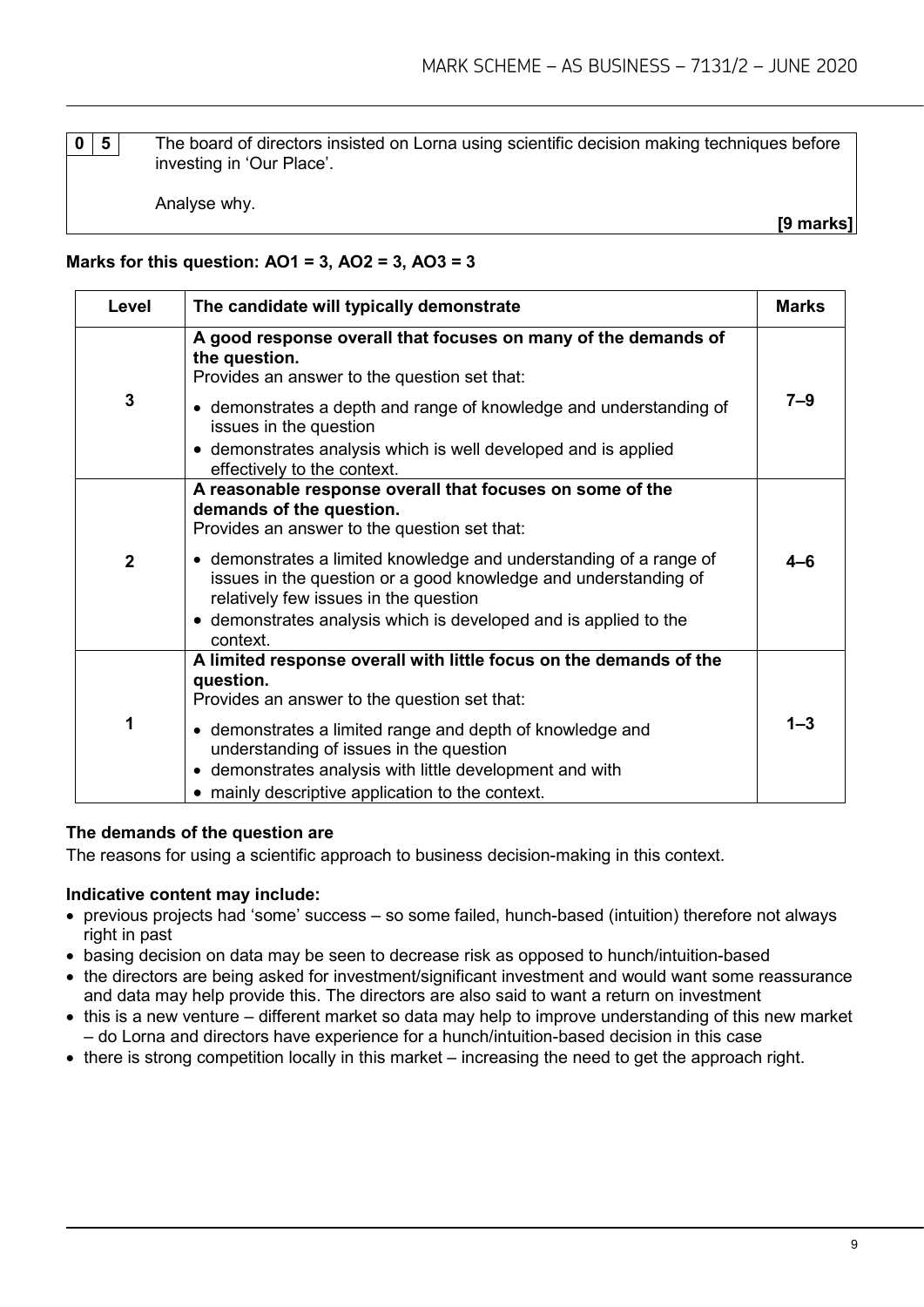**0 6** Was Lorna right to choose 'price skimming' to set the price for the hiring of the 'Our Place' meeting room? Justify your answer.

 **[16 marks]**

#### **Marks for this question: AO1 = 4, AO2 = 2, AO3 = 4, AO4 = 6**

| Level          | The candidate will typically demonstrate                                                                                                                                                                                                                                                                                                                                                                                                                                               | <b>Marks</b> |
|----------------|----------------------------------------------------------------------------------------------------------------------------------------------------------------------------------------------------------------------------------------------------------------------------------------------------------------------------------------------------------------------------------------------------------------------------------------------------------------------------------------|--------------|
|                | An excellent response overall that is fully focused on the key demands<br>of the question.<br>Provides an answer to the question set that:                                                                                                                                                                                                                                                                                                                                             |              |
| 4              | • demonstrates a depth and range of knowledge and understanding that is<br>precise and well selected in relation to issues in the question<br>• demonstrates analysis throughout which is well developed, is applied<br>effectively to the context and considers a balanced range of the issues in<br>the question<br>• makes judgements or provides solutions which are built effectively on<br>analysis, show balance and have a clear focus on the question as whole<br>throughout. | $13 - 16$    |
|                | A good response overall that focuses on many of the demands of the<br>question.                                                                                                                                                                                                                                                                                                                                                                                                        |              |
|                | Provides an answer to the question set that:                                                                                                                                                                                                                                                                                                                                                                                                                                           |              |
| 3              | • demonstrates a depth and range of knowledge and understanding of<br>issues in the question                                                                                                                                                                                                                                                                                                                                                                                           | $9 - 12$     |
|                | • demonstrates analysis which is well developed, applied effectively to the<br>context and considers a range of issues in the question                                                                                                                                                                                                                                                                                                                                                 |              |
|                | • makes judgements or provides solutions which are built on analysis,<br>show balance and address the question as a whole.                                                                                                                                                                                                                                                                                                                                                             |              |
|                | A reasonable response overall that focuses on some of the demands                                                                                                                                                                                                                                                                                                                                                                                                                      |              |
|                | of the question.<br>Provides an answer to the question set that:                                                                                                                                                                                                                                                                                                                                                                                                                       |              |
| $\overline{2}$ | • demonstrates a limited knowledge and understanding of a range of<br>issues in the question or a good knowledge and understanding of<br>relatively few issues in the question<br>• demonstrates analysis which is developed, applied to the context and<br>considers some of the issues in the question<br>• makes judgements or provides solutions which are built on analysis, but                                                                                                  | $5 - 8$      |
|                | lack balance and are not fully focused on the question as a whole.<br>A limited response overall with little focus on the demands of the                                                                                                                                                                                                                                                                                                                                               |              |
|                | question.<br>Provides an answer to the question set that:                                                                                                                                                                                                                                                                                                                                                                                                                              |              |
| 1              | • demonstrates a limited range and depth of knowledge and understanding<br>of issues in the question<br>demonstrates analysis with little development, mainly descriptive<br>application to the context and considers a limited number of issues in the                                                                                                                                                                                                                                | 1–4          |
|                | question<br>• makes judgements or proposes solutions which have limited links to<br>analysis or limited focus on the question as a whole.                                                                                                                                                                                                                                                                                                                                              |              |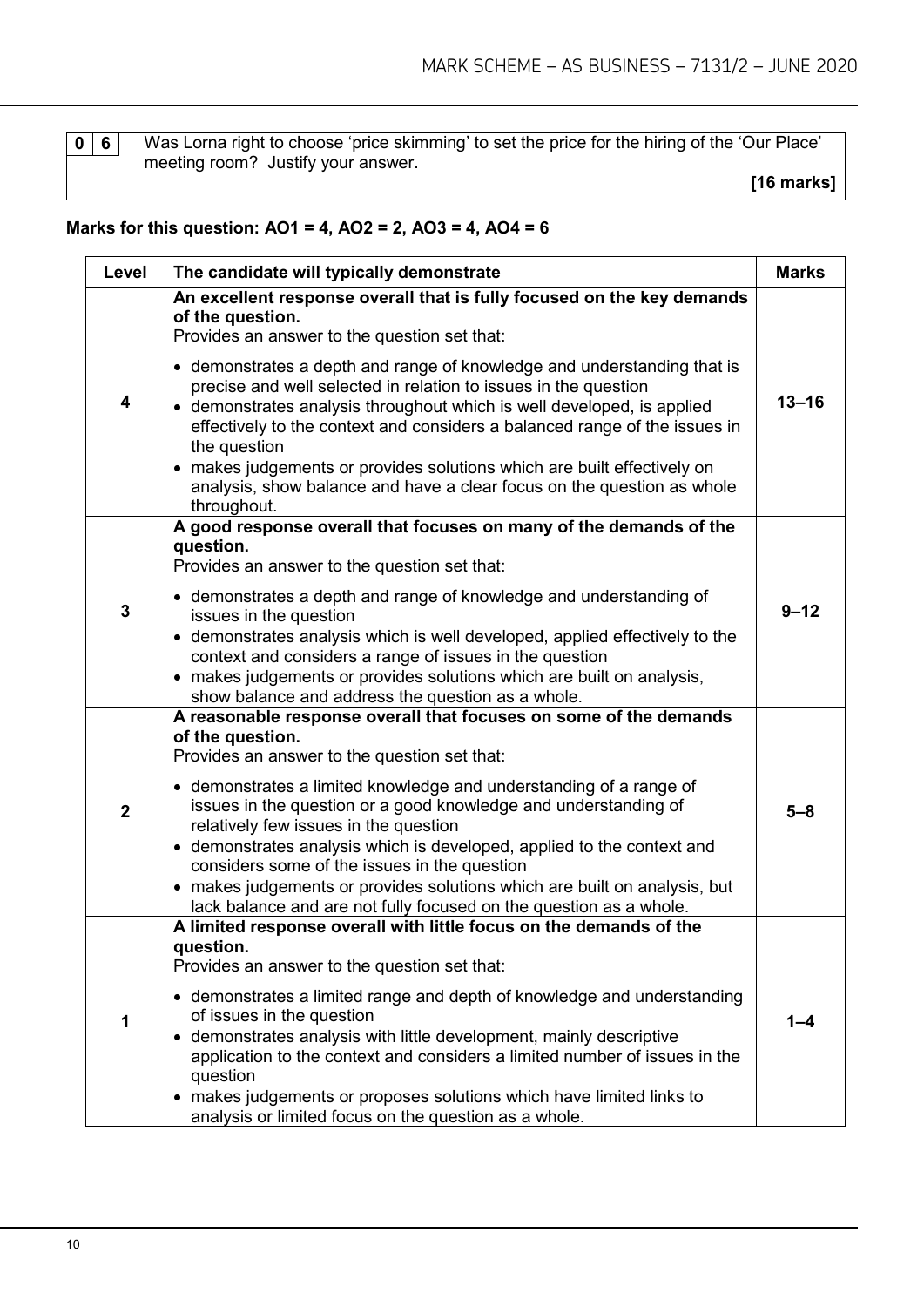#### **The demands of the question are**

- analyse the case for and against skimming as a pricing strategy in the context of this business
- the development of a supported judgement and decision as to whether this was the correct decision in this case.

#### **Indicative content may include:**

- skimming is to enter a market setting a high price
- the venue is new and modern so could justify the high price
- the historic building is a USP and this may be attractive enough to justify skimming
- data suggests that many businesses are dissatisfied with current providers (only 20% satisfied) so the new provision may be preferred, and could this justify skimming
- $\bullet$  however, there is established competition as a result skimming may be the wrong strategy
- price is stated as a major influence by the majority (55%) of businesses surveyed
- reference to other pricing strategies should be acknowledged as a counter argument.

#### **Potential points of judgement may include:**

- in this context is skimming the most appropriate choice, high price justified for quality service and unique venue?
- not correct as competition is established would penetration pricing be better?
- if supported, then it is appropriate to acknowledge either conclusion skimming being correct or not.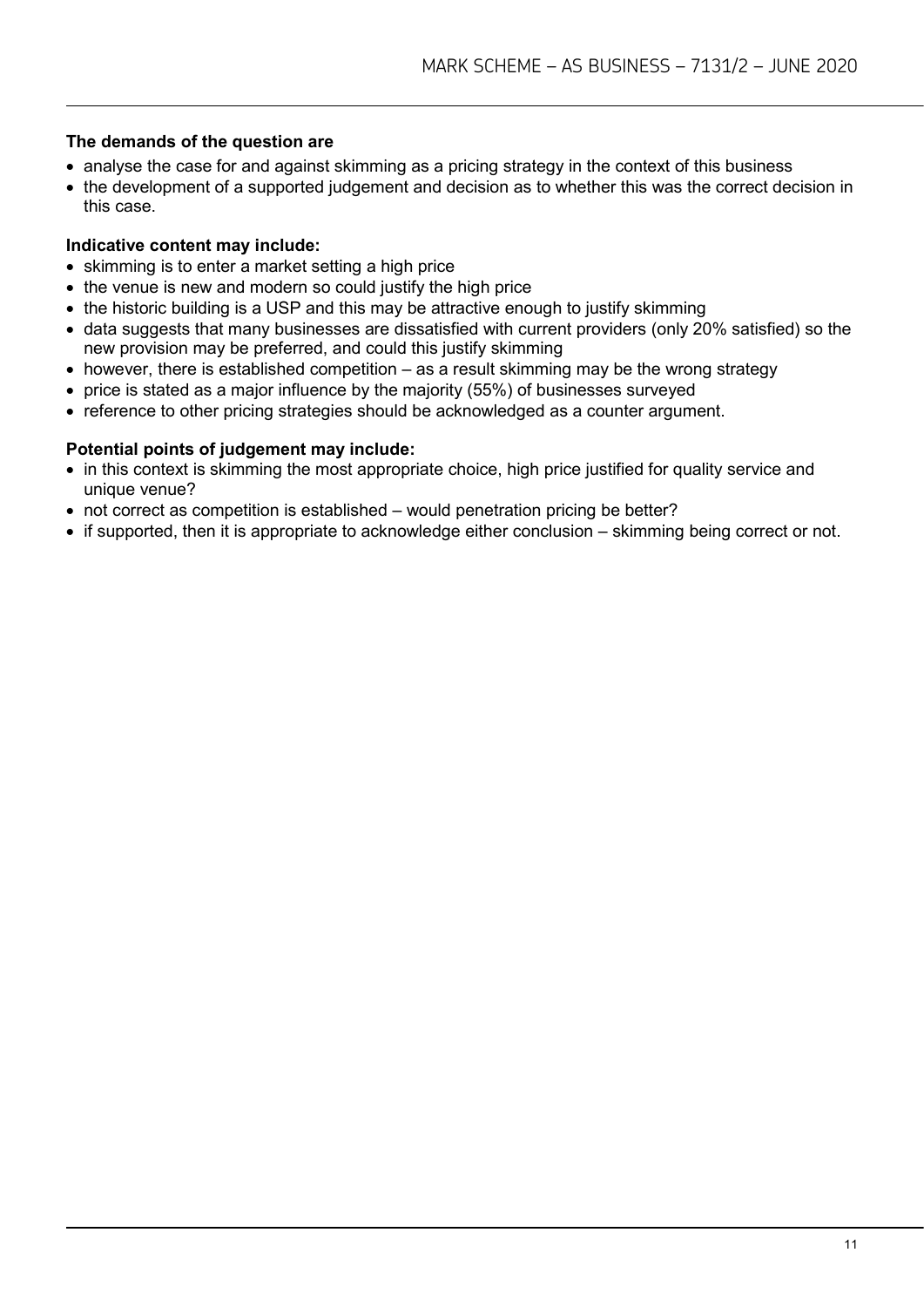**0** | **7** | To what extent should the directors of Parkside Theatre be concerned about poor staff retention figures in the 'Our Place' section of the business? Justify your view.

 **[16 marks]**

#### **Marks for this question: AO1 = 4, AO2 = 2, AO3 = 4, AO4 = 6**

| Level          | The candidate will typically demonstrate                                                                                                                                                                                                                                                                                                                                                                                                                                                                                                                                                             | <b>Marks</b> |
|----------------|------------------------------------------------------------------------------------------------------------------------------------------------------------------------------------------------------------------------------------------------------------------------------------------------------------------------------------------------------------------------------------------------------------------------------------------------------------------------------------------------------------------------------------------------------------------------------------------------------|--------------|
|                | An excellent response overall that is fully focused on the key demands<br>of the question.<br>Provides an answer to the question set that:                                                                                                                                                                                                                                                                                                                                                                                                                                                           |              |
| 4              | • demonstrates a depth and range of knowledge and understanding that is<br>precise and well selected in relation to issues in the question<br>• demonstrates analysis throughout which is well developed, is applied<br>effectively to the context and considers a balanced range of the issues in<br>the question<br>• makes judgements or provides solutions which are built effectively on<br>analysis, show balance and have a clear focus on the question as whole<br>throughout.                                                                                                               | $13 - 16$    |
|                | A good response overall that focuses on many of the demands of the<br>question.<br>Provides an answer to the question set that:                                                                                                                                                                                                                                                                                                                                                                                                                                                                      |              |
| 3              | • demonstrates a depth and range of knowledge and understanding of<br>issues in the question<br>• demonstrates analysis which is well developed, applied effectively to the<br>context and considers a range of issues in the question<br>• makes judgements or provides solutions which are built on analysis,<br>show balance and address the question as a whole.                                                                                                                                                                                                                                 | $9 - 12$     |
| $\overline{2}$ | A reasonable response overall that focuses on some of the demands<br>of the question.<br>Provides an answer to the question set that:<br>• demonstrates a limited knowledge and understanding of a range of<br>issues in the question or a good knowledge and understanding of<br>relatively few issues in the question<br>• demonstrates analysis which is developed, applied to the context and<br>considers some of the issues in the question<br>• makes judgements or provides solutions which are built on analysis, but<br>lack balance and are not fully focused on the question as a whole. | $5 - 8$      |
| 1              | A limited response overall with little focus on the demands of the<br>question.<br>Provides an answer to the question set that:<br>• demonstrates a limited range and depth of knowledge and understanding<br>of issues in the question<br>demonstrates analysis with little development, mainly descriptive<br>application to the context and considers a limited number of issues in the<br>question<br>• makes judgements or proposes solutions which have limited links to<br>analysis or limited focus on the question as a whole.                                                              | 1–4          |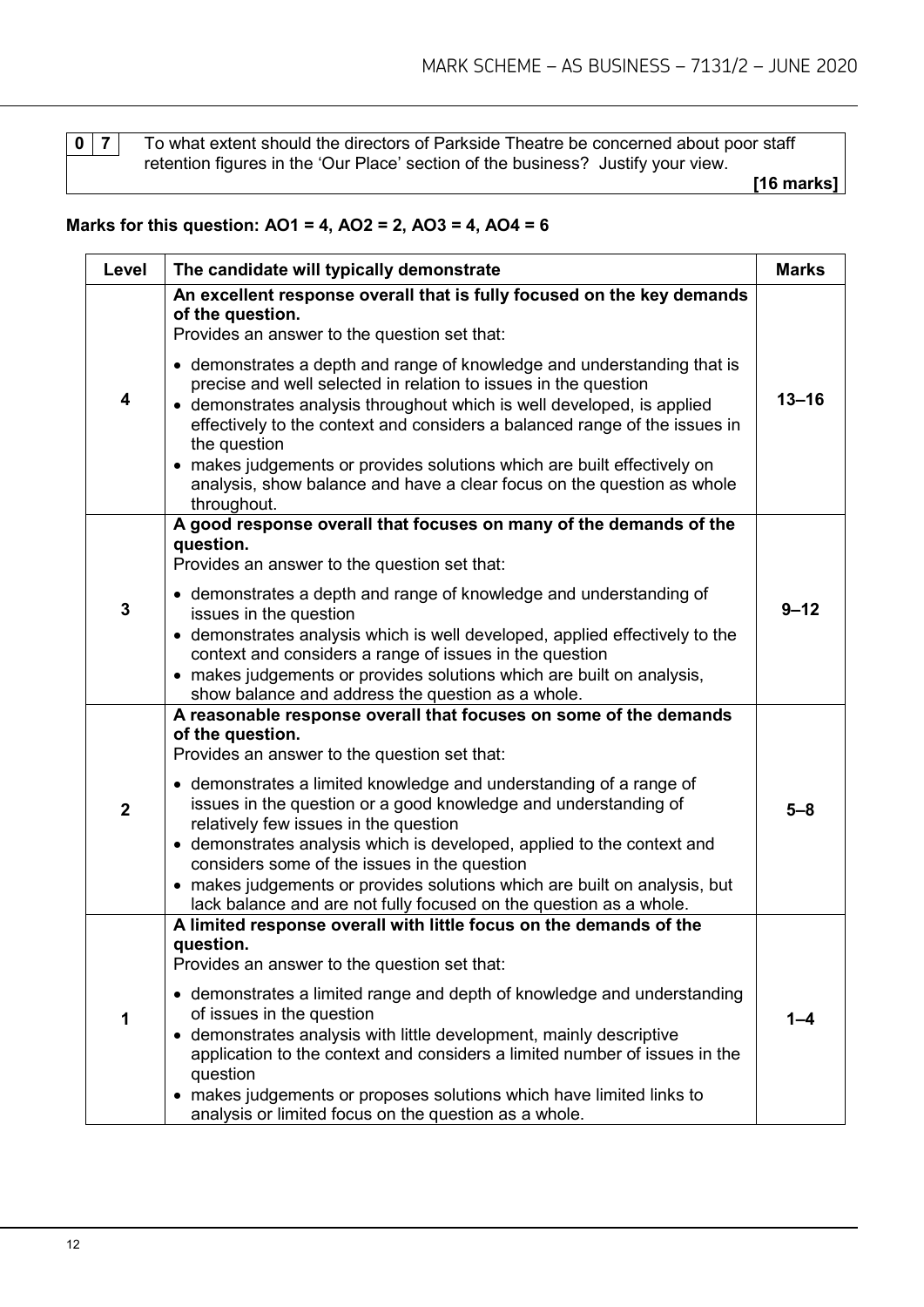#### **The demands of the question are**

- analysis of the impact of low staff retention
- to make a supported judgement on the extent to which the directors should be concerned about this in these circumstances.

- analysis of the impact of staff retention.
- all the staff in this section of the business ('Our Place') are trained during induction, this is potentially expensive and wasted if retention is low and trained staff are leaving
- low retention will mean regular need to recruit replacement staff this is time consuming and costly
- staff are casual and many on zero hours contracts, this is likely to contribute to higher labour turnover – so less need to worry simply something to manage
- will it depend on situation, eg are there enough available people to replace leavers? Not been a problem as Lorna focused on students
- strong competition, first impressions count low staff retention may weaken customer service though customer service only important to 5% of respondents in survey
- the wider business has long term loyal and established staff managers may be more used to managing staff in these circumstances.
- Supported judgement of the extent to which the business should be concerned with the staff retention.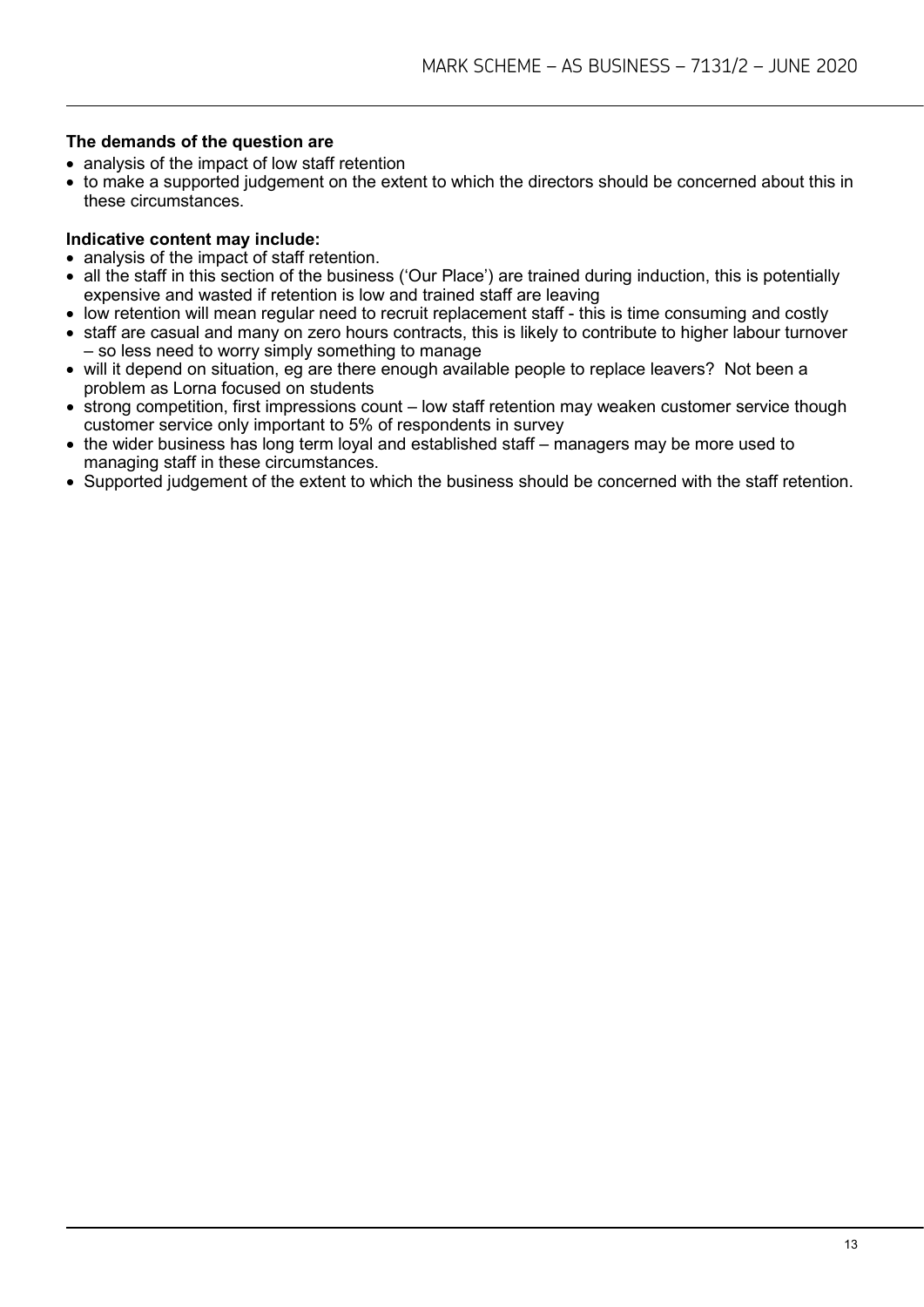**0 8** 'Decisions of managers have a bigger influence on the demand for the products of any business than changes in the external environment.' Do you agree? Justify your view.

 **[20 marks]**

#### **Marks for this question: AO1 = 4, AO2 = 3, AO3 = 5, AO4 = 8**

| Level          | The candidate will typically demonstrate                                                                                                                                                                                                                                                                                                                                                                                                                                                                                                                                                                                         | <b>Marks</b> |
|----------------|----------------------------------------------------------------------------------------------------------------------------------------------------------------------------------------------------------------------------------------------------------------------------------------------------------------------------------------------------------------------------------------------------------------------------------------------------------------------------------------------------------------------------------------------------------------------------------------------------------------------------------|--------------|
| 5              | An excellent response overall that is fully focused on the key demands of<br>the question.<br>Provides an answer to the question set that:<br>• demonstrates a depth and range of knowledge and understanding that is<br>precise and well selected in relation to issues in the question<br>• demonstrates analysis throughout which is well developed, is applied<br>effectively to the context and considers a balanced range of the issues in the<br>question<br>• makes judgments or provides solutions which are built effectively on analysis,<br>show balance and have a clear focus on the question as whole throughout. | $17 - 20$    |
| 4              | A good response overall that focuses on many of the demands of the<br>question.<br>Provides an answer to the question set that:<br>• demonstrates a depth and range of knowledge and understanding of issues in<br>the question<br>• demonstrates analysis which is well developed, applied effectively to the<br>context and considers a range of issues in the question<br>• makes judgements or provides solutions which are built on analysis, show<br>balance and address the question as a whole.                                                                                                                          | $13 - 16$    |
| 3              | A reasonable response overall that focuses on some of the demands of the<br>question.<br>Provides an answer to the question set that:<br>• demonstrates a limited knowledge and understanding of a range of issues in<br>the question or a good knowledge and understanding of relatively few issues in<br>the question<br>• demonstrates analysis which is developed, applied to the context and<br>considers some of the issues in the question<br>• makes judgements or provides solutions which are built on analysis, but lack<br>balance and are not fully focused on the question as a whole.                             | $9 - 12$     |
| $\overline{2}$ | A limited response overall with little focus on the demands of the question.<br>Provides an answer to the question set that:<br>• demonstrates a limited range and depth of knowledge and understanding of<br>issues in the question<br>• demonstrates analysis with little development, mainly descriptive application to<br>the context and considers a limited number of issues in the question<br>• makes judgements or proposes solutions which have limited links to analysis<br>or limited focus on the question as a whole.                                                                                              | $5 - 8$      |
| 1              | A weak response overall lacking focus on the demands of the question.<br>Provides an answer to the question set that:<br>• demonstrates isolated or imprecise knowledge and understanding<br>• demonstrates undeveloped analysis with descriptive application to the context<br>and lacking focus on the question<br>makes judgements or proposes solutions based on assertions.                                                                                                                                                                                                                                                 | 1-4          |